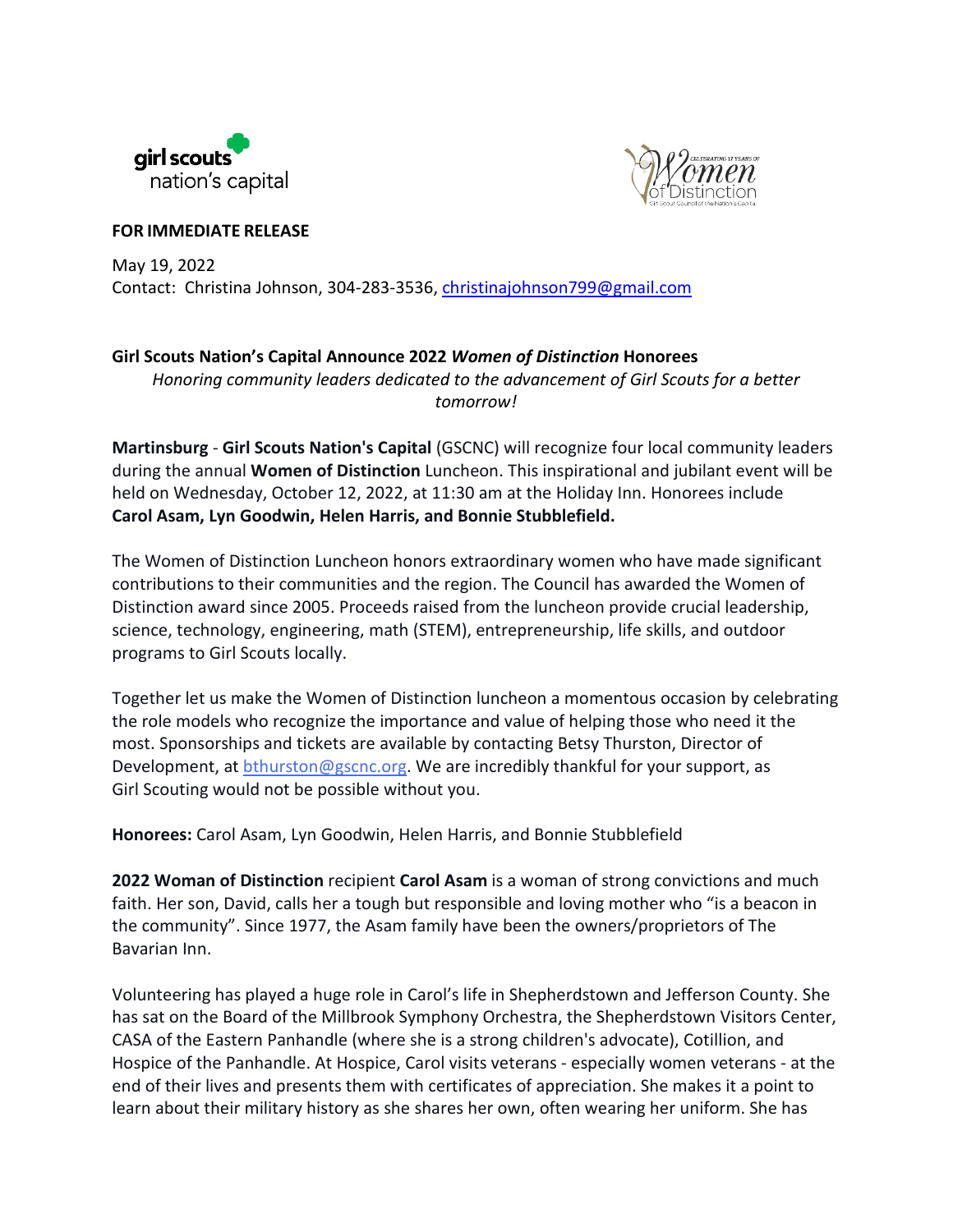done this for 2 ½ years. Interestingly, her first patient at Hospice spoke both English and German, and Carol was able to communicate with her easily in German. The patient so appreciated this, as she was a native German speaker, and the connection between the two was immediate. Carol is a wonderful asset to the volunteer program at Hospice. She is always eager to help.

Anyone who knows Carol knows she has a 'tough-as-nails' exterior but is giving and compassionate to so many. As a two-time breast cancer survivor, she has been known to visit women in the community who are recently diagnosed, to share her experience and empathy. She often tells them to cry a bit, feel sad, and get angry and then to "put on their face and get on with it". She has been awarded the Paul Harris Fellowship for exemplary community service from the Shepherdstown Rotary Club. She is an active member of Trinity Episcopal Church in Shepherdstown and has an outstanding career dedicated to serving her community. It is an honor to present Carol Asam with the 2022 Woman of Distinction award.

**2022 Woman of Distinction** recipient **Lyn Goodwin** has led the Morgan County Development Authority since 2021. Lyn started her career in Morgan County as a reporter for The Journal after graduating from WVU. She continued to serve Morgan County as the Community Relations Manager for War Memorial Hospital for almost 22 years. Lyn continued her education and received a Master of Arts Degree in Communication Studies from WVU. Her career path took her from Morgan County to Jefferson County where she served as Program Manager for the Jefferson County Development Authority and Interim Director while they sought new leadership. Lyn's valuable experience ultimately brought her back to Morgan County.

Lyn is an active participant in the community where she works and lives. Lyn served the Jaycees in Berkeley Springs for many years and demonstrated her love of children through numerous volunteer and fundraising projects and activities.

The annual Apple Butter Festival parade is one of the many projects that Lyn has chaired in the Morgan County community. She has volunteered with the Apple Butter Festival planning committee and is in the Festival Hall of Fame. She has also served on the Starting Points board of directors and volunteered with the Empty Bowls fundraiser.

Lyn's leadership is not dedicated to one county. She served as the United Way of the Eastern Panhandle's campaign chairperson and board chair. Her thoughtful service was recognized by the United Way as she received the 2019 General Van Ryzin award for exemplary leadership, one of the highest awards given by the organization. She has been a longtime member of the Berkeley Springs Lions Club serving as treasurer for many years. Lyn recently joined the Berkeley Springs Rotary where she is one of the first to volunteer for community service projects within the small club.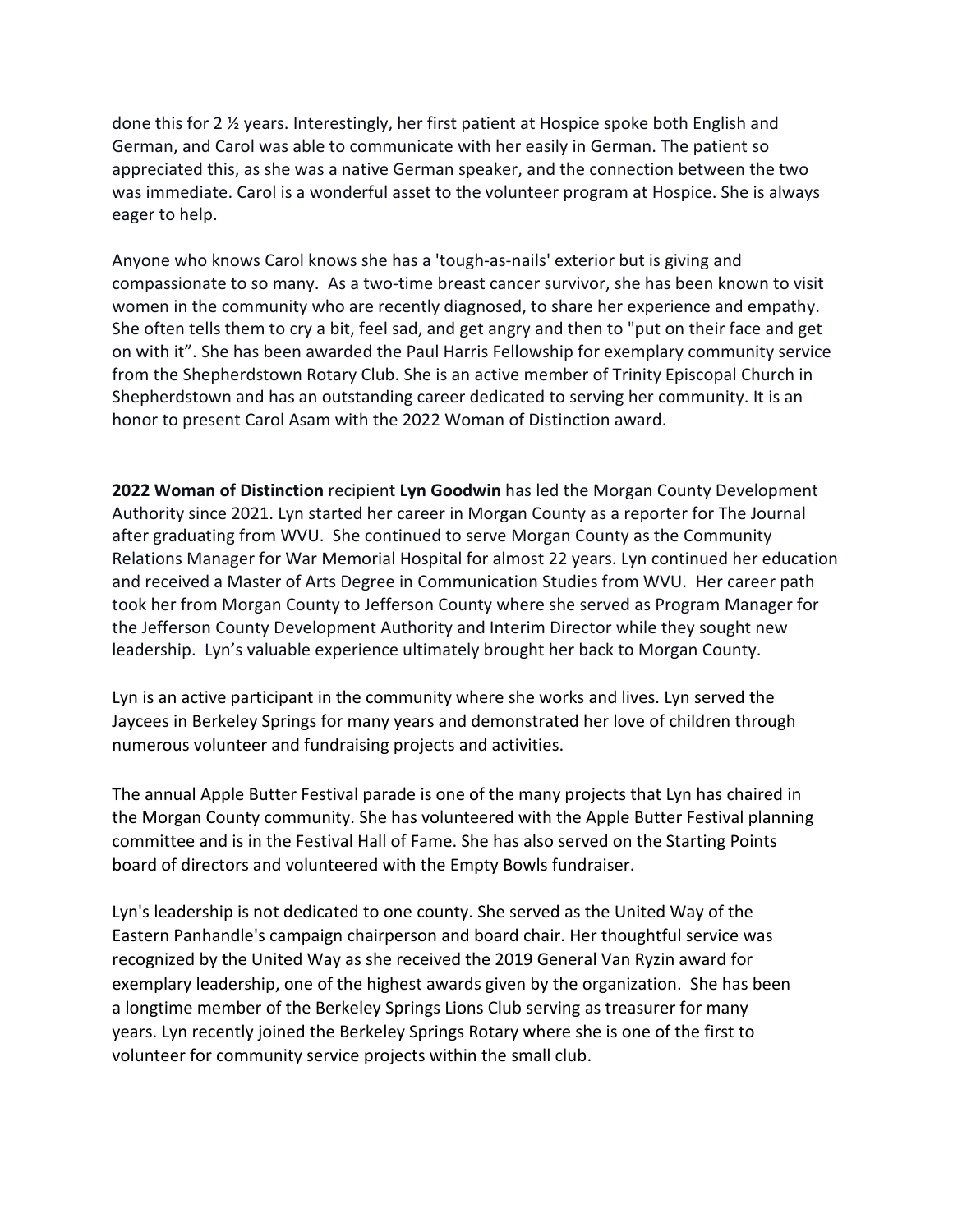Lyn has made an impact across the Eastern Panhandle, but most of her professional and volunteer service has impacted the Morgan County community. While Lyn was not a Girl Scout, she embodies the core values of Girl Scouts and is a wonderful role model for girls and women in our community. Furthermore, we are honored to present Lyn Goodwin with the 2022 Woman of Distinction award.

**2022 Woman of Distinction** recipient **Helen Harris** is a lifelong resident of Berkeley County. Throughout her career, Helen has demonstrated great leadership and commitment to others. She was the former president/director/owner of an in-home health care business, Harris Community Care, along with her husband, Leonard. The mission of her business was to provide custodial health care to help individuals remain in their homes. She felt that her business was not merely a job, but a ministry.

Helen was honored by the Martinsburg-Berkeley County Chamber of Commerce as the Berkeley County Citizen of the Year in 2012, a testament to her leadership and service to her community. Helen was appointed to serve on the Berkeley County Development Authority by the Berkeley County Commission in 2009. She has continually served and is the current President of the Board of Directors, as well as serving in multiple other capacities. In 2005, Governor Joe Manchin appointed Helen to the Promise Scholarship Board. She is a member of the Sumner Ramer Heritage, Inc., the NAACP, and a past member of the Art Center in Martinsburg, Martinsburg High School Band Boosters, and the Berkeley County Schools Diversity Committee. Helen is a charter member and past president of the Sunrise Rotary Club in Martinsburg. Helen and her husband Leonard initiated the idea of an "All Are Welcome Community Thanksgiving Dinner", supported by Father John V. DiBacco, bringing the entire community together on Thanksgiving Day to share in a bountiful meal and love.

Helen has been a role model for women and girls in our community for many years. Her steadfast dedication to families in need of home health services has provided stability to many in our community. Regarding authenticity, Helen is the first to step in, showing kindness to friends and community members. Her ability to make everyone in a room feel important and heard is a gift. She truly is one who listens to understand, rather than to respond. What better way to say "thank you" than by honoring Helen Harris with the 2022 Women of Distinction award.

**2022 Woman of Distinction** recipient **Bonnie Stubblefield** resides in Berkeley County with her husband, William (Bill) Stubblefield. Dr. Bonnie McGregor Stubblefield was the **first woman**  Director of Marine Programs for US Geological Survey (USGS). In addition, she was the **first woman** to serve as the Associate Director of USGS, an agency of some 12,000 employees, and the **first woman** to serve as the Acting Director of USGS. In this position, Dr. Bonnie Stubblefield was the most senior career appointee in USGS, male or female. She is widely recognized as a pioneer woman oceanographer, having conducted extensive pioneering research of the